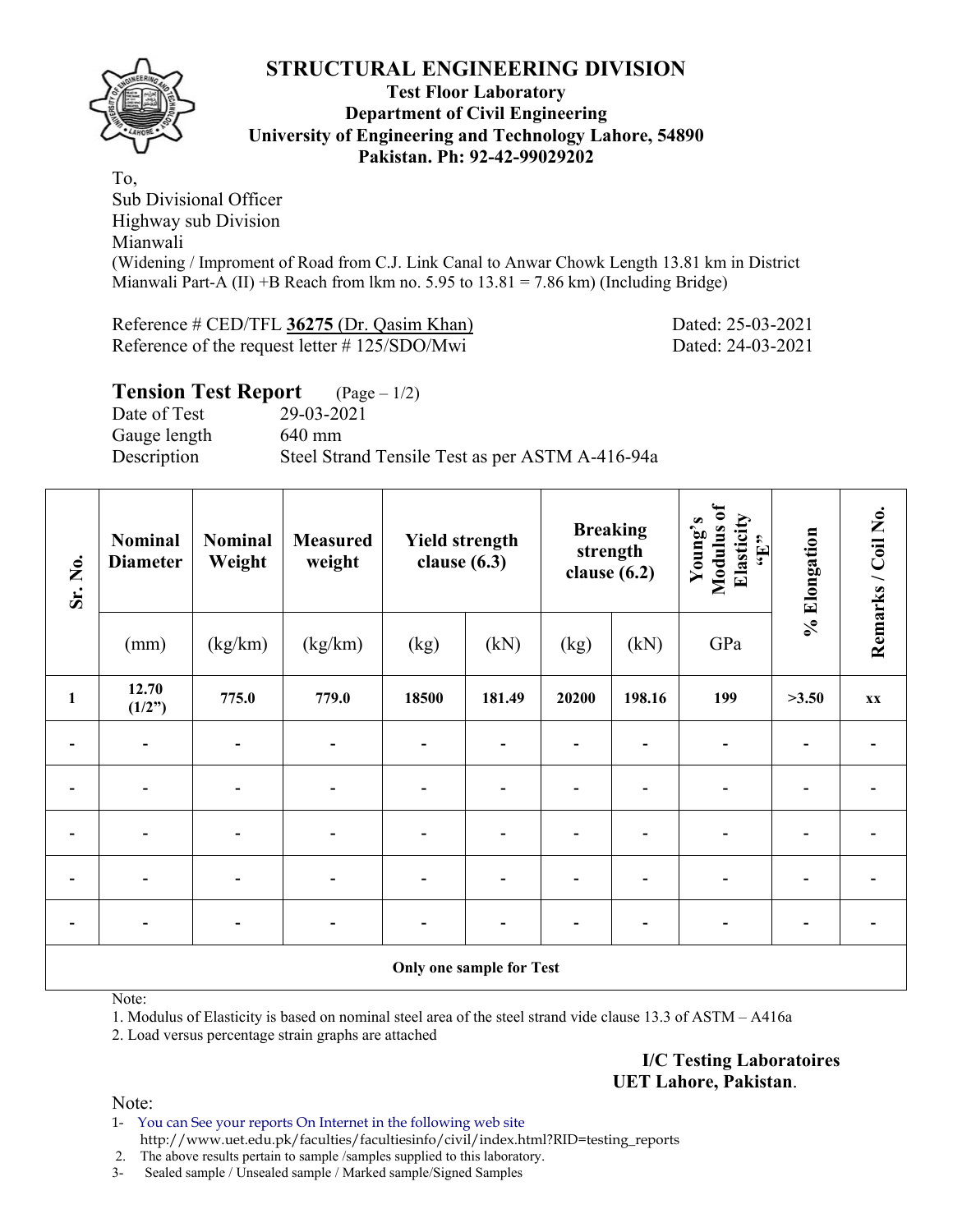

#### **Test Floor Laboratory Department of Civil Engineering University of Engineering and Technology Lahore, 54890 Pakistan. Ph: 92-42-99029202**

To, Sub Divisional Officer Highway sub Division Mianwali (Widening / Improment of Road from C.J. Link Canal to Anwar Chowk Length 13.81 km in District Mianwali Part-A  $(II)$  +B Reach from lkm no. 5.95 to  $13.81 = 7.86$  km) (Including Bridge)

Reference # CED/TFL 36275 (Dr. Qasim Khan) Dated: 25-03-2021 Reference of the request letter # 125/SDO/Mwi Dated: 24-03-2021

## **Graph**  $(Page - 2/2)$



**I/C Testing Laboratoires UET Lahore, Pakistan**.

#### Note:

- 1- You can See your reports On Internet in the following web site http://www.uet.edu.pk/faculties/facultiesinfo/civil/index.html?RID=testing\_reports
- 2. The above results pertain to sample /samples supplied to this laboratory.
- 3- Sealed sample / Unsealed sample / Marked sample/Signed Samples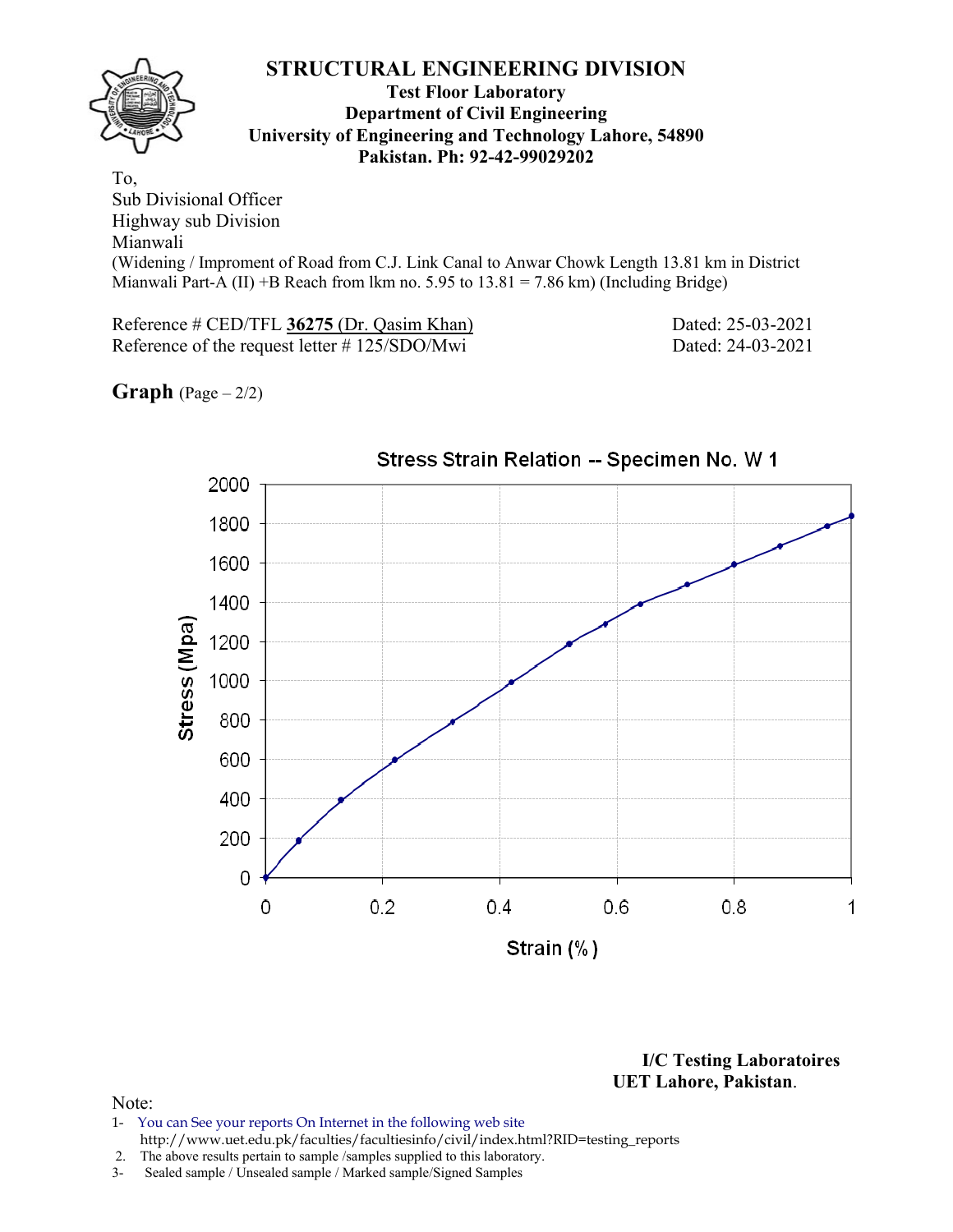

#### **Test Floor Laboratory Department of Civil Engineering University of Engineering and Technology Lahore, 54890 Pakistan. Ph: 92-42-99029202**

To, 108 Engr Bn Kharian Cantt Const. of 03 x Additional Buildings & Parking Shed at CMH Medical College Kharian Cantt.

Reference # CED/TFL 36276 (Dr. Qasim Khan) Dated: 26-03-2021 Reference of the request letter # Nil Dated: 25-03-2021

# **Tension Test Report** (Page -1/1) Date of Test 29-03-2021 Gauge length 8 inches Description Deformed Steel Bar Tensile and Bend Test as per ASTM-A615

| Sr. No.          | Weight                                                          |                              | Diameter/<br><b>Size</b><br>(mm) |         | Area<br>$(in^2)$         | <b>Yield load</b>                                   | <b>Breaking</b><br>Load |         | <b>Yield Stress</b><br>(psi) |                          | <b>Ultimate Stress</b><br>(psi) | Elongation               | % Elongation                 | Remarks |
|------------------|-----------------------------------------------------------------|------------------------------|----------------------------------|---------|--------------------------|-----------------------------------------------------|-------------------------|---------|------------------------------|--------------------------|---------------------------------|--------------------------|------------------------------|---------|
|                  | $\frac{2}{10}$                                                  | Nominal                      | Actual                           | Nominal | Actual                   | (kg)                                                | (kg)                    | Nominal | Actual                       | Nominal                  | Actual                          | (inch)                   |                              |         |
| 1                | 0.408                                                           | 10                           | 9.92                             | 0.12    | 0.120                    | 4000                                                | 4900                    | 73487   | 73570                        | 90021                    | 90200                           | 1.20                     | 15.0                         |         |
| $\overline{2}$   | 0.409                                                           | 10                           | 9.94                             | 0.12    | 0.120                    | 4100                                                | 4900                    | 75324   | 75130                        | 90021                    | 89800                           | 1.10                     | 13.8                         |         |
|                  |                                                                 |                              |                                  |         |                          |                                                     |                         |         |                              |                          |                                 |                          |                              |         |
| $\blacksquare$   | $\overline{\phantom{0}}$                                        | $\qquad \qquad \blacksquare$ | $\blacksquare$                   |         | $\overline{\phantom{0}}$ |                                                     |                         |         | $\qquad \qquad \blacksquare$ | $\overline{\phantom{0}}$ | Ξ.                              | $\blacksquare$           | $\overline{\phantom{a}}$     |         |
|                  | $\overline{a}$                                                  | $\overline{\phantom{0}}$     |                                  |         |                          |                                                     |                         |         |                              |                          | $\overline{a}$                  | $\overline{\phantom{0}}$ | $\blacksquare$               |         |
|                  |                                                                 |                              |                                  |         |                          |                                                     |                         |         | $\overline{\phantom{0}}$     |                          | $\overline{\phantom{0}}$        | $\overline{\phantom{0}}$ | $\qquad \qquad \blacksquare$ |         |
|                  | Note: only two samples for tensile and one sample for bend test |                              |                                  |         |                          |                                                     |                         |         |                              |                          |                                 |                          |                              |         |
|                  |                                                                 |                              |                                  |         |                          |                                                     |                         |         |                              |                          |                                 |                          |                              |         |
| <b>Bend Test</b> |                                                                 |                              |                                  |         |                          |                                                     |                         |         |                              |                          |                                 |                          |                              |         |
|                  |                                                                 |                              |                                  |         |                          | 10mm Dia Bar Bend Test Through 180° is Satisfactory |                         |         |                              |                          |                                 |                          |                              |         |
|                  |                                                                 |                              |                                  |         |                          |                                                     |                         |         |                              |                          |                                 |                          |                              |         |
|                  |                                                                 |                              |                                  |         |                          |                                                     |                         |         |                              |                          |                                 |                          |                              |         |

**I/C Testing Laboratoires UET Lahore, Pakistan**.

Note:

1- You can See your reports On Internet in the following web site http://www.uet.edu.pk/faculties/facultiesinfo/civil/index.html?RID=testing\_reports

2. The above results pertain to sample /samples supplied to this laboratory.

3- Sealed sample / Unsealed sample / Marked sample/Signed Samples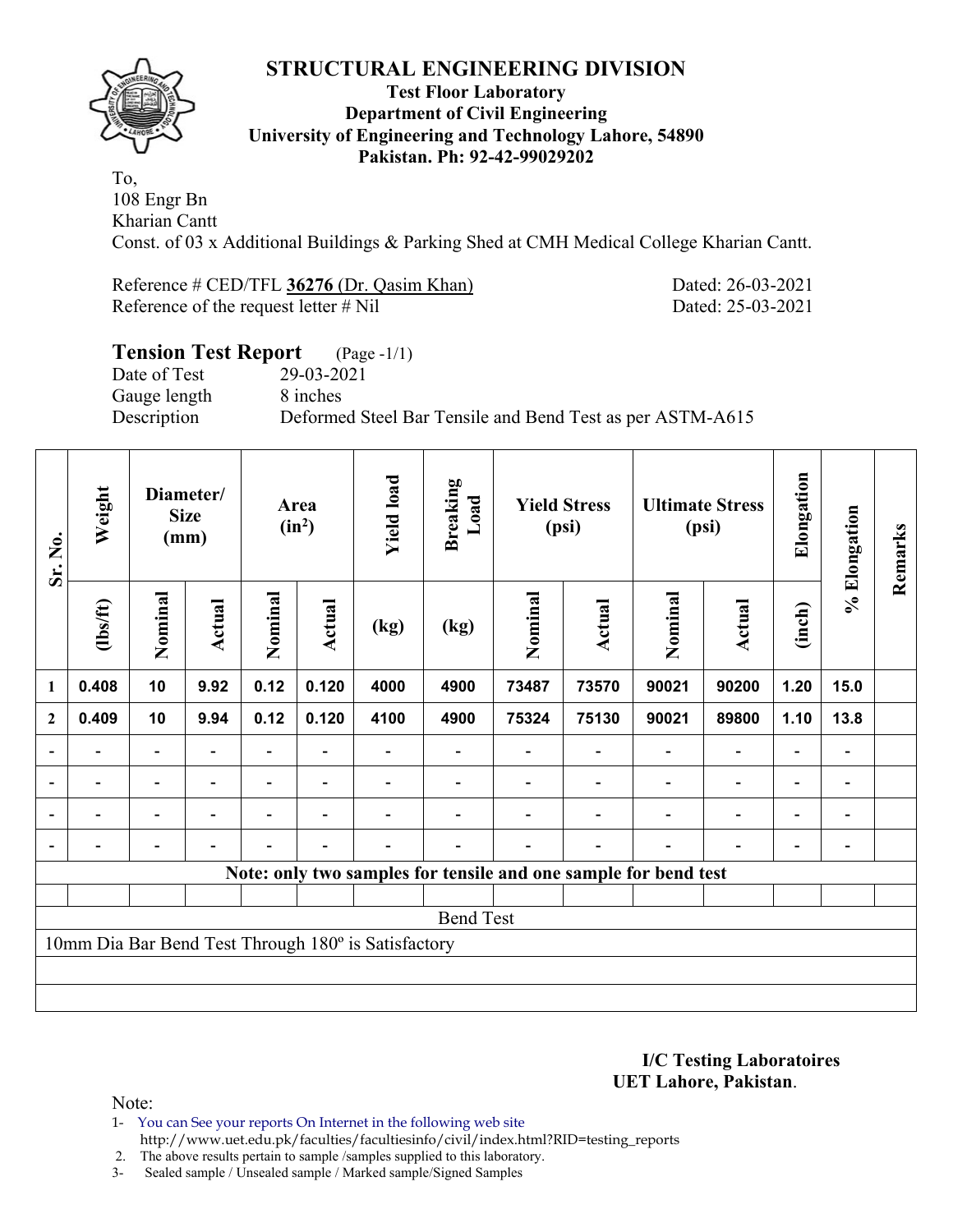

#### **Test Floor Laboratory Department of Civil Engineering University of Engineering and Technology Lahore, 54890 Pakistan. Ph: 92-42-99029202**

To, Resident Engineer

Progressive Consultants (Pvt) Ltd, PU Lahore

Construction of Institute of Energy and Environmental Engineering at University of Punjab, Lahore

| Reference $\#$ CED/TFL 36277 (Dr. Qasim Khan)                   | Dated: 26-03-2021 |
|-----------------------------------------------------------------|-------------------|
| Reference of the request letter $\#$ RE/PCL—562/LHR/IEEE/PU/135 | Dated: 08-03-2021 |

## **Tension Test Report** (Page -1/1)

Date of Test 29-03-2021 Gauge length 8 inches

Description Deformed Steel Bar Tensile and Bend Test as per ASTM-A615

| Sr. No.      | Weight                                        |                          | Diameter/<br><b>Size</b> |                          | Area<br>$(in^2)$         | <b>Yield load</b> | <b>Breaking</b><br>Load  |         | <b>Yield Stress</b><br>(psi) |                                                                 | <b>Ultimate Stress</b><br>(psi) | Elongation               | % Elongation                 | Remarks |
|--------------|-----------------------------------------------|--------------------------|--------------------------|--------------------------|--------------------------|-------------------|--------------------------|---------|------------------------------|-----------------------------------------------------------------|---------------------------------|--------------------------|------------------------------|---------|
|              | (1bs/ft)                                      | Nominal<br>$(\#)$        | Actual<br>(inch)         | Nominal                  | Actual                   | (kg)              | (kg)                     | Nominal | Actual                       | Nominal                                                         | Actual                          | (inch)                   |                              |         |
| 1            | 0.385                                         | $\mathbf{3}$             | 0.380                    | 0.11                     | 0.113                    | 3200              | 5000                     | 64200   | 62280                        | 100200                                                          | 97400                           | 1.20                     | 15.0                         |         |
| $\mathbf{2}$ | 0.382                                         | $\mathbf{3}$             | 0.378                    | 0.11                     | 0.112                    | 3200              | 4900                     | 64200   | 62850                        | 98200                                                           | 96300                           | 1.10                     | 13.8                         |         |
|              | $\overline{\phantom{0}}$                      | $\overline{\phantom{0}}$ | $\overline{a}$           | Ξ.                       | $\overline{\phantom{a}}$ |                   | $\overline{\phantom{0}}$ |         | $\overline{\phantom{0}}$     | $\overline{\phantom{0}}$                                        | $\overline{\phantom{a}}$        | $\overline{\phantom{0}}$ | $\qquad \qquad \blacksquare$ |         |
|              | $\overline{\phantom{0}}$                      | $\qquad \qquad -$        |                          | $\overline{\phantom{0}}$ | $\overline{\phantom{0}}$ |                   |                          |         |                              |                                                                 | $\qquad \qquad \blacksquare$    | $\overline{\phantom{0}}$ | $\qquad \qquad \blacksquare$ |         |
|              |                                               | $\overline{\phantom{0}}$ |                          | -                        |                          |                   |                          |         |                              |                                                                 | $\blacksquare$                  | $\overline{\phantom{0}}$ | $\blacksquare$               |         |
|              |                                               |                          |                          |                          |                          |                   |                          |         |                              |                                                                 |                                 |                          | -                            |         |
|              |                                               |                          |                          |                          |                          |                   |                          |         |                              | Note: only two samples for tensile and one sample for bend test |                                 |                          |                              |         |
|              |                                               |                          |                          |                          |                          |                   |                          |         |                              |                                                                 |                                 |                          |                              |         |
|              | <b>Bend Test</b>                              |                          |                          |                          |                          |                   |                          |         |                              |                                                                 |                                 |                          |                              |         |
|              | #3 Bar Bend Test Through 180° is Satisfactory |                          |                          |                          |                          |                   |                          |         |                              |                                                                 |                                 |                          |                              |         |
|              |                                               |                          |                          |                          |                          |                   |                          |         |                              |                                                                 |                                 |                          |                              |         |
|              |                                               |                          |                          |                          |                          |                   |                          |         |                              |                                                                 |                                 |                          |                              |         |

**I/C Testing Laboratoires UET Lahore, Pakistan**.

Note:

- 1- You can See your reports On Internet in the following web site http://www.uet.edu.pk/faculties/facultiesinfo/civil/index.html?RID=testing\_reports
- 2. The above results pertain to sample /samples supplied to this laboratory.
- 3- Sealed sample / Unsealed sample / Marked sample/Signed Samples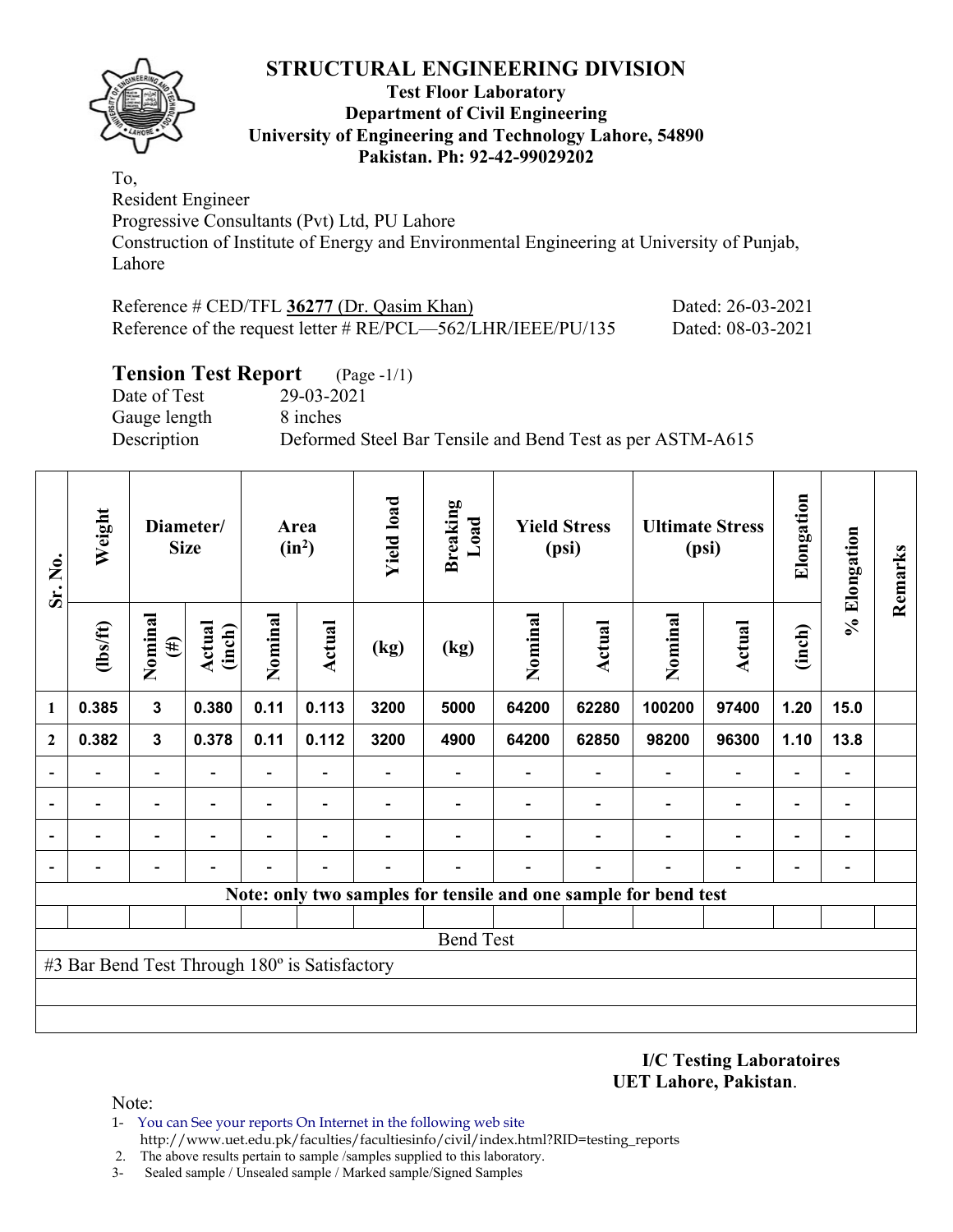

#### **Test Floor Laboratory Department of Civil Engineering University of Engineering and Technology Lahore, 54890 Pakistan. Ph: 92-42-99029202**

To, Resident Engineer / Team Leader Prime Engineering Consultancy Kallurkot Bridge Project Construction of 4 Lane Bridge over River Indus Connecting Kallur Kot with D.I Khan

| Reference $\#$ CED/TFL 36279 (Dr. Qasim Khan)              | Dated: 29-03-2021 |
|------------------------------------------------------------|-------------------|
| Reference of the request letter $\#$ KK-DIK-BR-PJ/2021/278 | Dated: 28-03-2021 |

## **Tension Test Report** (Page – 1/2)

Date of Test 29-03-2021 Gauge length 640 mm Description Steel Strand Tensile Test as per ASTM A-416-94a

| Sr. No.      | <b>Nominal</b><br><b>Diameter</b> | <b>Nominal</b><br>Weight | <b>Measured</b><br>weight | <b>Yield strength</b><br>clause $(6.3)$ |        | <b>Breaking</b><br>strength<br>clause $(6.2)$ |        | Modulus of<br>Elasticity<br>Young's<br>$\epsilon$ . Here | % Elongation | Remarks / Coil No. |  |
|--------------|-----------------------------------|--------------------------|---------------------------|-----------------------------------------|--------|-----------------------------------------------|--------|----------------------------------------------------------|--------------|--------------------|--|
|              | (mm)                              | (kg/km)                  | (kg/km)                   | (kg)                                    | (kN)   | (kg)                                          | (kN)   | GPa                                                      |              |                    |  |
| $\mathbf{1}$ | 12.70<br>(1/2")                   | 775.0                    | 777.0                     | 18300                                   | 179.52 | 20400                                         | 200.12 | 198                                                      | >3.50        | XX                 |  |
|              |                                   |                          |                           |                                         |        |                                               |        |                                                          |              |                    |  |
|              |                                   |                          |                           |                                         |        |                                               |        |                                                          |              |                    |  |
|              |                                   |                          |                           |                                         |        |                                               |        |                                                          |              |                    |  |
|              | $\overline{\phantom{0}}$          |                          |                           |                                         |        |                                               |        |                                                          |              |                    |  |
|              | $\overline{\phantom{0}}$          |                          |                           |                                         |        |                                               |        | -                                                        |              |                    |  |
|              | <b>Only one sample for Test</b>   |                          |                           |                                         |        |                                               |        |                                                          |              |                    |  |

Note:

1. Modulus of Elasticity is based on nominal steel area of the steel strand vide clause 13.3 of ASTM – A416a

2. Load versus percentage strain graphs are attached

**I/C Testing Laboratoires UET Lahore, Pakistan**.

Note:

1- You can See your reports On Internet in the following web site http://www.uet.edu.pk/faculties/facultiesinfo/civil/index.html?RID=testing\_reports

2. The above results pertain to sample /samples supplied to this laboratory.

3- Sealed sample / Unsealed sample / Marked sample/Signed Samples